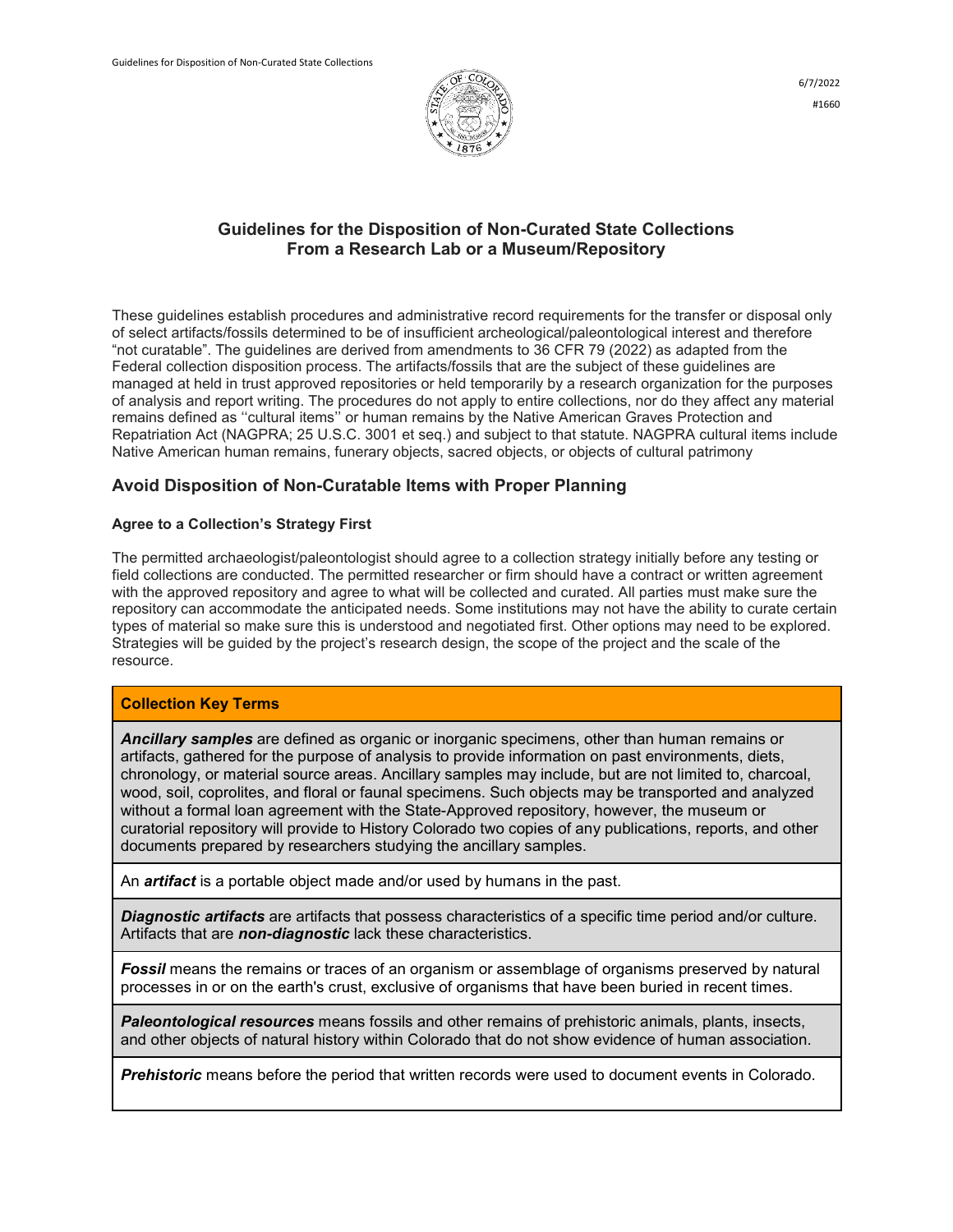

*Principal Investigator* is defined as the permitted person qualified to lead a research investigation as defined in State rules 8 CCR 1504-7 (D1 or E1) or by accepted wavier to those qualifications.

As specified under the Act's rules and procedure (8 CCR 1504-7, Sec. 9(C) 2), ancillary samples (e.g. charcoal, wood, soil, coprolites, and small floral or small faunal specimens) once analyzed may be disposed of appropriately however it may be advisable to retain a small sample of non-analyzed ancillary materials for future study following the rationale and procedure described in section 2 iii below.

## **Who May Propose the Disposal of Artifacts/Fossils?**

Current State-Approved repositories professionally trained staff (conservators, curators, directors, collection managers) and the Principal Investigators (P.I) from current permitted organizations or individuals with verifiable knowledge, working under the oversight of a Principal Investigator (P.I.).

## **Who is Responsible for the Disposal of Artifacts/Fossils?**

The State-Approved director or top management official is responsible for ensuring that particular artifacts/fossil are properly disposed of according to these guidelines.

#### **When are Particular Material Remains Considered to be Non-Curatable?**

Particular material remains are considered to be of insufficient interest and "non-curatable" when, on a case-bycase basis by at least one qualified permitted archeologist/paleontologist (P.I.) and one museum/repository official with experience in the type of material remains being evaluated and documented demonstrates that:

(1) Disposition of the non-diagnostic material remains or fossils will not negatively impact the overall integrity of the original collection recovered during the survey, excavation, or other study of a paleontological, prehistoric or historic resource; and

(2) At least one of the following three requirements—lack of provenience information; lack of physical integrity; or overly redundant and not useful for research—are met:

(i) Lack of provenience (locational information on where the artifacts/fossils were found). Lack of provenience information may be established by one or more of the following circumstances:

(A) The labels on the artifacts/fossils or the labels on the containers that hold the artifacts/fossils do not provide adequate information to reliably establish meaningful archeological/paleontological context for the artifacts/fossils;

(B) The labels on the artifacts/fossils or the labels on the containers that hold the artifacts/fossils have been lost or destroyed over time and cannot be reconstructed through the associated records; or

(C) The associated records of the artifacts/fossils have been lost or destroyed and cannot be recovered after a concerted effort to find them is performed and documented.

(ii) Lack of physical integrity. Artifacts/fossils lack physical integrity when, subsequent to recovery during the survey, excavation, or other study of a paleontological, prehistoric or historic resource, the artifacts/fossils were irreparably damaged through decay or decomposition over time, or as a result of a human-caused incident or a natural disaster.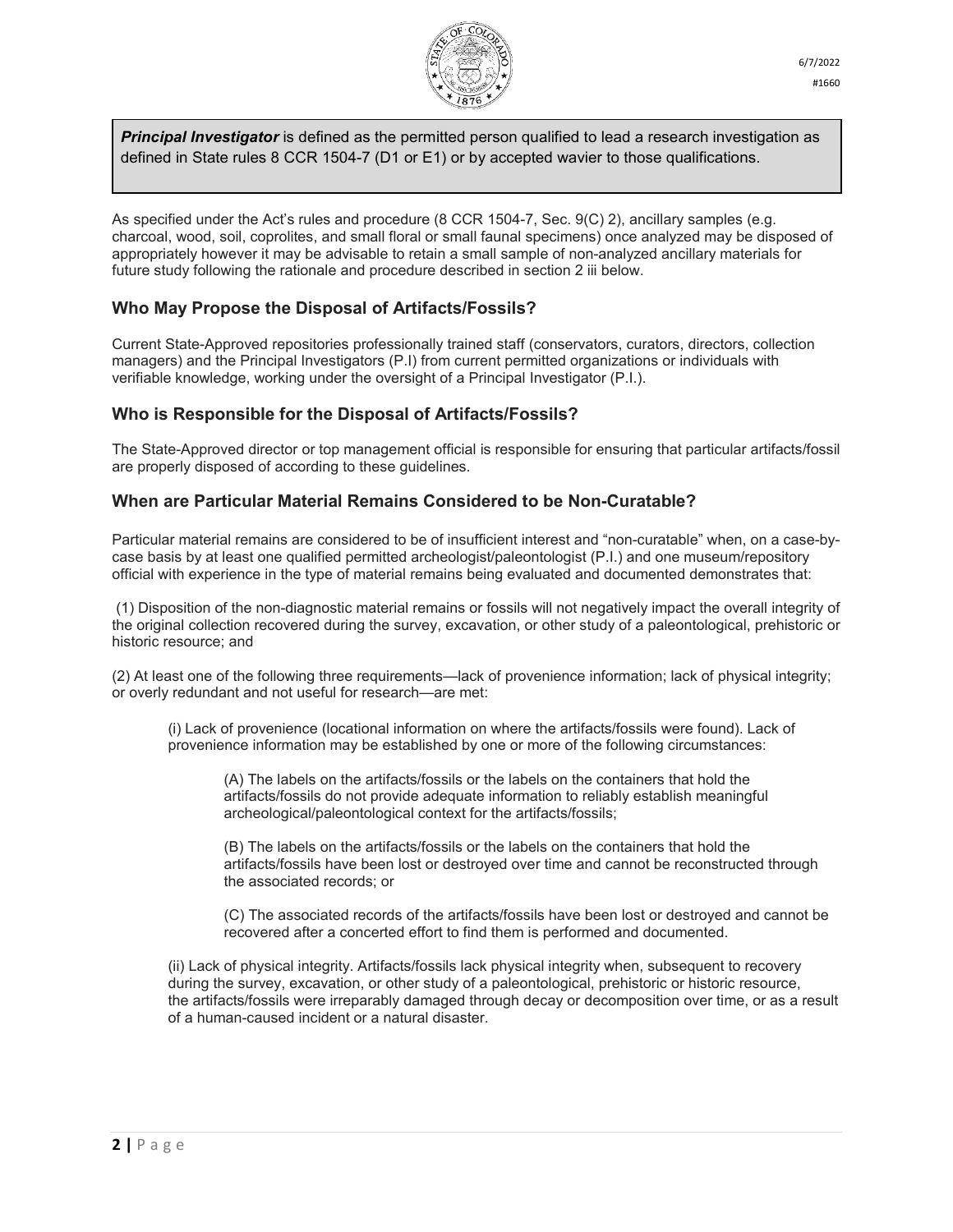

(iii) Overly redundant and not useful for research. Disposition using this criteria must be carefully considered. It is defined as duplicated artifacts or fossils in such high quantities that the number of artifacts or fossils considered for disposition would not harm the intellectual knowledge lost by retaining a smaller representative sample of the whole population or larger set.

**Please note: A determination that artifacts/fossils are overly redundant, non-diagnostic and not useful for research must be carefully considered. Archeological/Paleontological context, research questions, and research potential may vary based on geography, geology, cultural period, scientific or cultural significance, prior analysis, and other factors. It is often difficult to predict if future analytical methods will yield useful information about the material remains proposed for disposal or transfer. As such, a representative sample of the artifacts/fossils useful for future research should be retained for curation.**

The artifacts or fossils are then either approved or denied for disposal or transfer by the State Historical Society of Colorado's (i.e. History Colorado's) President and Board of Directors acting through the State Archaeologist.

## **Bulk Samples in the Lab from the Field**

Bulk sample non-diagnostic redundant artifacts/fossils may be considered to be of insufficient interest when, on a case-by-case basis the permitted principal investigator can document the above listed criteria are met.

#### **Manner of Transfer or Disposal**

Always follow and explore this order of options when considering transfer or disposition of non-diagnostic material:

- 1. *Transfer to another non-profit educational/cultural organization, Indian tribe or governmental agency.*
- 2. *Other entity donation (name and organization). There must be a public benefit.*
- 3. *Destruction (final choice only; describe the method and how all other options have been exhausted).*

## **Administrative Record of the Disposition Required**

After the approved repository and the permitted principal investigator has made a recommendation of disposition, the principal investigator and the repository representative must document this determination. The State-Approved repository must retain an administrative record of all disposition actions for a minimum of one hundred years.

The administrative record must document the rationale for the disposition. Paleontological collections that are too fragmented to determine an identifiable element (i.e. femur, shell etc.) by consensus with a principal investigator and the repository can be disposed of if all other options have been considered.

The disposition action should include specific information (such as):

- a description and evaluation of the non-diagnostic objects;
- the method of disposition and the reason for the method chosen;
- names and titles of persons initiating and approving the disposition;
- date of the disposition;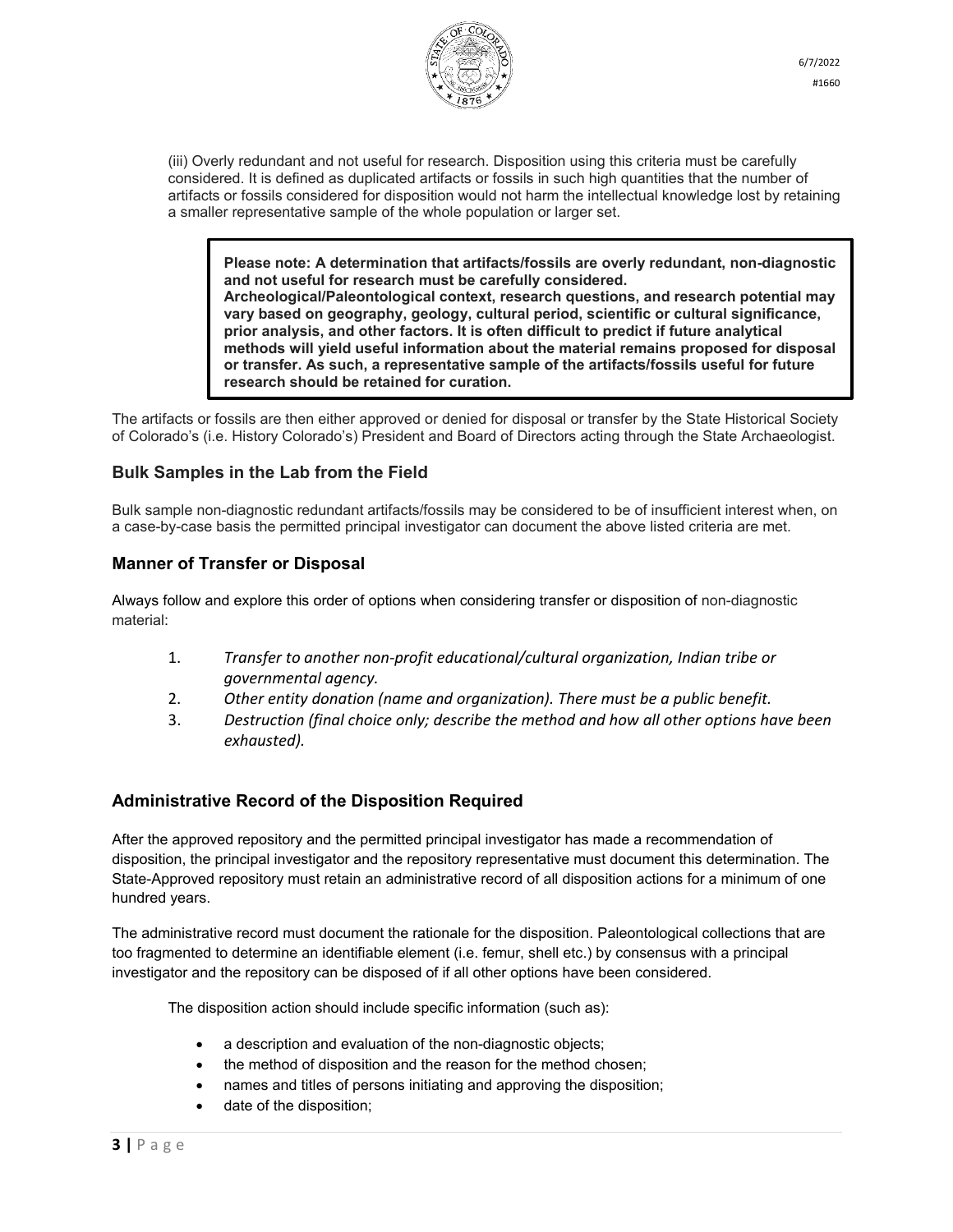

- relevant field or catalog numbers (if assigned);
- evidence of the receipt for the return, transfer, or conveyance of the material remains by the recipient tribe, agency, repository, or institution, including the title to the received material remains, (if applicable);
- photographic documentation, (as appropriate);
- and the name and location of the recipient institution or entity, (if applicable);

The administrative record must be included with the collection's deposited associated records (e.g. field notes and final report). If a sample is to be retained for future studies, a description of the samples must be listed as part of the full collection inventory.

After disposition, the accession and catalog records must be reviewed and amended through a procedure established by the approved repository. The amendments must identify the artifacts/fossils that were deaccessioned and disposed of, the date of disposition, and the manner in which they were disposed.

# **Form and State Archaeologist's Approval Required**

The repository director or top management official and the qualified permitted principal investigator (archeologist/paleontologist) must fill out and sign a "Disposal of Non-Curated State Collections Form (#1661)" to be forwarded and signed by the State Archaeologist acting on behalf of the State Historical Society's (i.e. History Colorado's) President and Board of Directors to document the approval of the transfer or disposal action. The signed and completed form must be forwarded the State Curation Coordinator for tracking purposes.

# **Transfer of Non-Curated Collections Receipt Form**

If after completing the "Disposal of Non-Curated State Collections Form" and the artifacts or fossils will be transferred to a non-profit educational/cultural organization, Indian tribe or governmental agency or other entity with a demonstrable public benefit, the "Transfer Receipt Form (#1662)" must be completed. The signed and completed form must be forwarded the State Curation Coordinator for tracking purposes.

## **Items for Repatriation or Re-burial**

All items designated for repatriation or reburial under Federal Law 101-601 (Native American Graves Protection and Repatriation Act, 25 USC section 3001 et.seq.[NAGPRA] or in compliance with State statue C.R.S.24-80- 1301 (Unmarked Human Graves) and Section 13 of the State Rules and Procedures 8 CCR 1504-7 must first be reported and approved by the State Archaeologist.